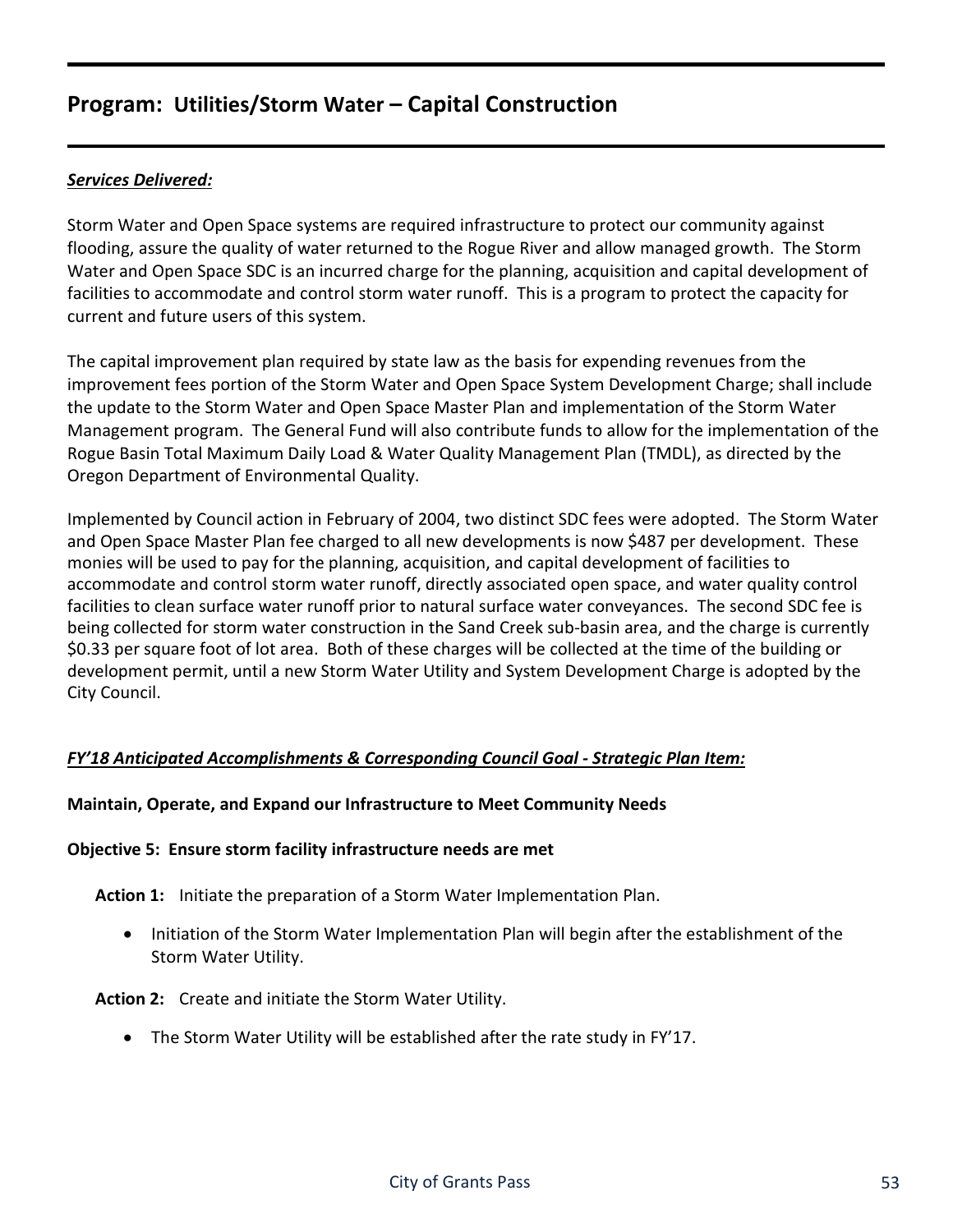### *Budget Highlights:*

The project listing shows resources across the columns. Columns show the "Actual resources through FY'16"; the re-assessed resource needs of projects using current data for the "Revised FY'17" column, guiding our "Adopted FY'18" and resources estimated "Through FY'18". We have "Future Years" and "Total Project" columns for each project. Refer to the Capital Budget Book for more information on individual projects.

The individual project pages describe the project, the need, future and ongoing costs, and the total project cost. The tables show when and where the money is budgeted to come from, and the expenses incurred and budgeted to incur through completion.

#### *FY'17 Activity Review:*

- Continued implementation of the TMDL Plan.
- Completed and adopted the Storm Water Master Plan.
- Started work on the Storm Water Management Manual.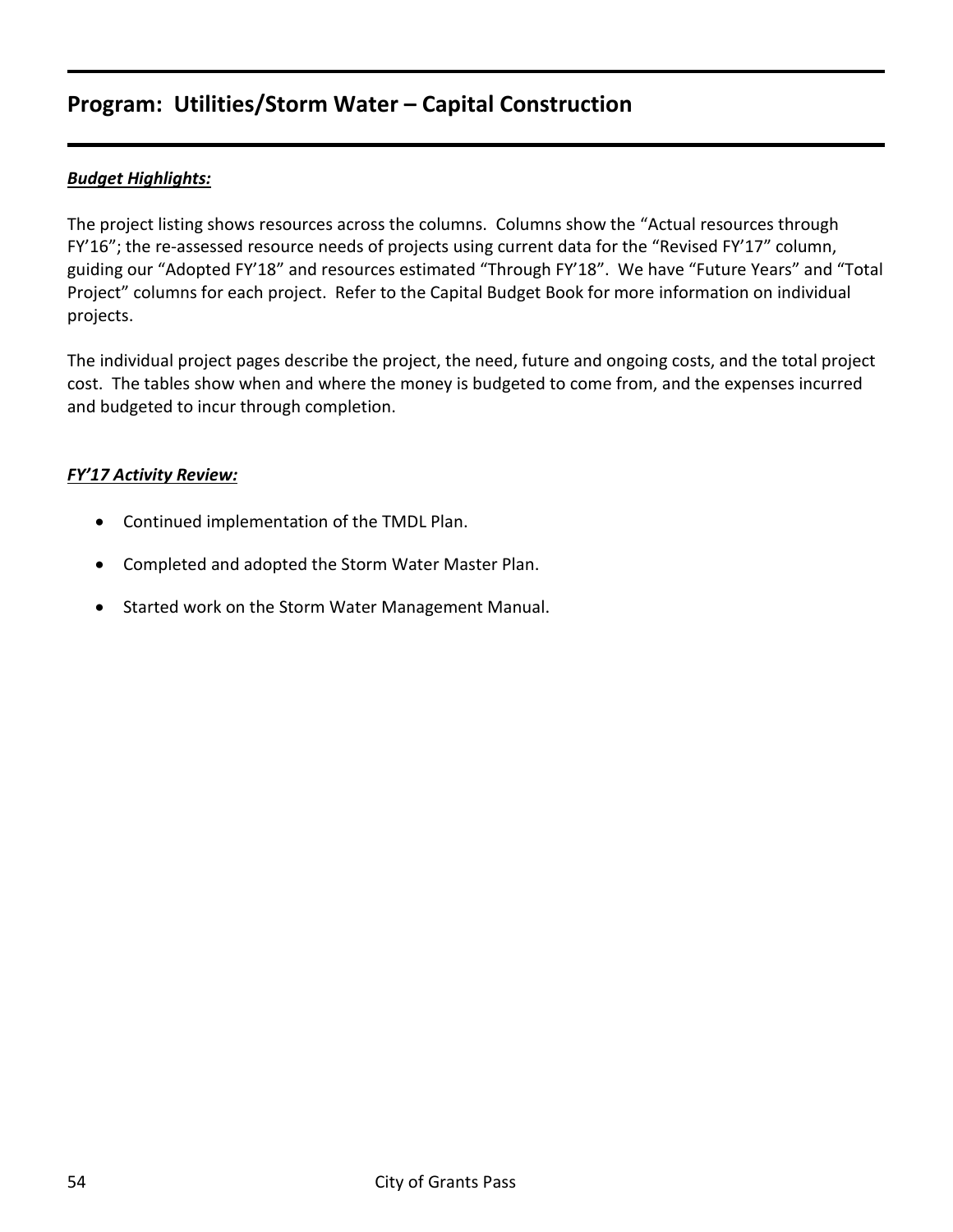| <b>ACTIVE CAPITAL PROJECT RESOURCES</b> |
|-----------------------------------------|
|-----------------------------------------|

|                     |                                                      | <b>Actual</b><br><b>Through</b><br><b>FY'16</b> | <b>Estimated</b><br><b>FY'17</b> | <b>Adopted</b><br><b>FY'18</b> | <b>Total</b><br><b>Through</b><br><b>FY'18</b> | <b>Future</b><br>Years | <b>Total</b><br>Project |  |  |  |
|---------------------|------------------------------------------------------|-------------------------------------------------|----------------------------------|--------------------------------|------------------------------------------------|------------------------|-------------------------|--|--|--|
| DO0000              | Miscellaneous Projects - (648)                       | 106,406                                         | (40,000)                         | 0                              | 66,406                                         | $\mathbf 0$            | 66,406                  |  |  |  |
| DO6071              | <b>TMDL Plan Implementation</b>                      | 180,000                                         | 15,000                           | 15,000                         | 210,000                                        | 105,000                | 315,000                 |  |  |  |
| DO6319              | Storm Water Utility & SDC Study                      | 0                                               | 45,000                           | 15,000                         | 60,000                                         | 0                      | 60,000                  |  |  |  |
| DO6320              | <b>Storm Water Management Manual</b>                 | 0                                               | 50,000                           | 0                              | 50,000                                         | 0                      | 50,000                  |  |  |  |
| DO6321              | <b>General Engineering Services</b>                  | 0                                               | 10,000                           | 10,000                         | 20,000                                         | 0                      | 20,000                  |  |  |  |
| <b>NEW PROJECTS</b> |                                                      |                                                 |                                  |                                |                                                |                        |                         |  |  |  |
| DO6336              | Detention Pond Maint./Upgrades                       | 0                                               | 0                                | 25,000                         | 25,000                                         | 0                      | $\Omega$                |  |  |  |
| DO6337              | Schroeder Lane North SD                              | 0                                               | 0                                | 125,000                        | 125,000                                        | 875,000                | 1,000,000               |  |  |  |
|                     | <b>Total Projects</b>                                | 286,406                                         | 80,000                           | 190,000                        | 556,406                                        | 980,000                | 1,511,406               |  |  |  |
|                     | <b>Storm Water SDC Funds</b>                         |                                                 |                                  |                                |                                                |                        |                         |  |  |  |
|                     | Miscellaneous Projects - SDC's (642)                 | 843,768                                         | 129,070                          | (17, 300)                      | 955,538                                        | (690, 800)             | 264,738                 |  |  |  |
|                     | Miscellaneous Projects - AFD's (645)                 | 0                                               | 0                                | 0                              | 0                                              | 0                      | 0                       |  |  |  |
|                     | <b>Total Miscellaneous Funds</b>                     | 843,768                                         | 129,070                          | (17, 300)                      | 955,538                                        | (690, 800)             | 264,738                 |  |  |  |
|                     | <b>CLOSED OR CANCELLED CAPITAL PROJECT RESOURCES</b> |                                                 |                                  |                                |                                                |                        |                         |  |  |  |
| DO6169              | Stormwater Plan Update                               | 395,000                                         | $-30,000$                        | 0                              | 425,000                                        | 0                      | 425,000                 |  |  |  |
|                     | <b>Total Closed Projects</b>                         | 395,000                                         | 30,000                           | 0                              | 425,000                                        | <u>0</u>               | 425,000                 |  |  |  |
|                     | <b>Grand Total - All Storm Water Funds</b>           | 1,525,174                                       | 239,070                          | 172,700                        | 1,936,944                                      | 289,200                | 2,201,144               |  |  |  |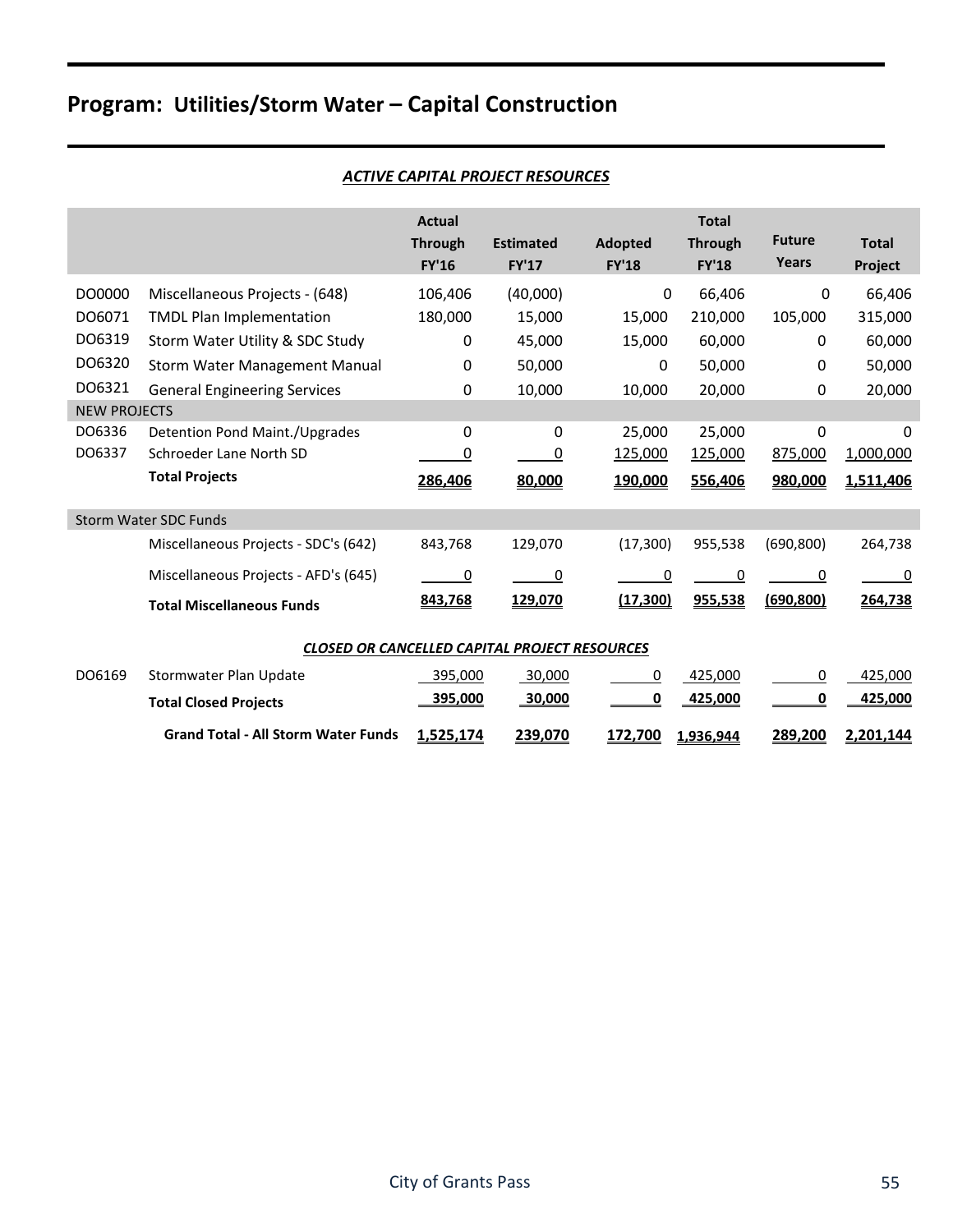|                     |                                            | <b>Adopted</b><br><b>FY'18</b><br><b>Beginning</b><br><b>Fund</b><br><b>Balance</b> | Adopted<br><b>FY'18</b><br><b>Revenue</b> | Adopted<br><b>FY'18</b><br><b>Capital</b><br>Outlay | Adopted<br><b>FY'18</b><br><b>Transfers</b><br>Out | Adopted<br><b>FY'18</b><br>Appropriated<br><b>Fund</b><br><b>Balance</b> |
|---------------------|--------------------------------------------|-------------------------------------------------------------------------------------|-------------------------------------------|-----------------------------------------------------|----------------------------------------------------|--------------------------------------------------------------------------|
| DO0000              | Miscellaneous Projects - 648               | 6,482                                                                               | $\Omega$                                  | $\Omega$                                            | $\Omega$                                           | 6,482                                                                    |
| DO6071              | <b>TMDL Plan Implementation</b>            | 84,996                                                                              | 15,000                                    | 99,996                                              | $\mathbf{0}$                                       | 0                                                                        |
| DO6319              | Storm Water Utility & SDC Study            | 0                                                                                   | 15,000                                    | 15,000                                              | $\mathbf{0}$                                       | 0                                                                        |
| DO6320              | Storm Water Management Manual              | 25,000                                                                              | 0                                         | 25,000                                              | $\mathbf{0}$                                       | 0                                                                        |
| DO6321              | <b>General Engineering Services</b>        | 7,000                                                                               | 10,000                                    | 17,000                                              | 0                                                  | 0                                                                        |
| <b>NEW PROJECTS</b> |                                            |                                                                                     |                                           |                                                     |                                                    |                                                                          |
| DO6336              | Detention Pond Maint./Upgrades             | $\Omega$                                                                            | 25,000                                    | 25,000                                              | $\Omega$                                           | 0                                                                        |
| DO6337              | Schroeder Lane North SD                    |                                                                                     | 125,000                                   | 125,000                                             | $\overline{0}$                                     | 0                                                                        |
|                     | <b>Total Projects</b>                      | 123,478                                                                             | 190,000                                   | 306,996                                             | $\underline{\underline{0}}$                        | 6,482                                                                    |
|                     | Storm Water SDC Funds                      |                                                                                     |                                           |                                                     |                                                    |                                                                          |
|                     | Miscellaneous Projects - SDC's 642         | 337,836                                                                             | (17, 300)                                 | $\Omega$                                            | $\Omega$                                           | 320,536                                                                  |
|                     | Miscellaneous Projects - AFD's 645         | 0                                                                                   | 0                                         |                                                     | $\overline{0}$                                     | 0                                                                        |
|                     | <b>Total Miscellaneous Funds</b>           | 337,836                                                                             | (17, 300)                                 | 0                                                   | $\underline{\mathbf{0}}$                           | 320,536                                                                  |
|                     | <b>Grand Total - All Storm Water Funds</b> | 461,314                                                                             | 172,700                                   | 306,996                                             | $\overline{\mathbf{0}}$                            | 327,018                                                                  |

#### *ACTIVE CAPITAL PROJECT SUMMARIES FOR FY'18*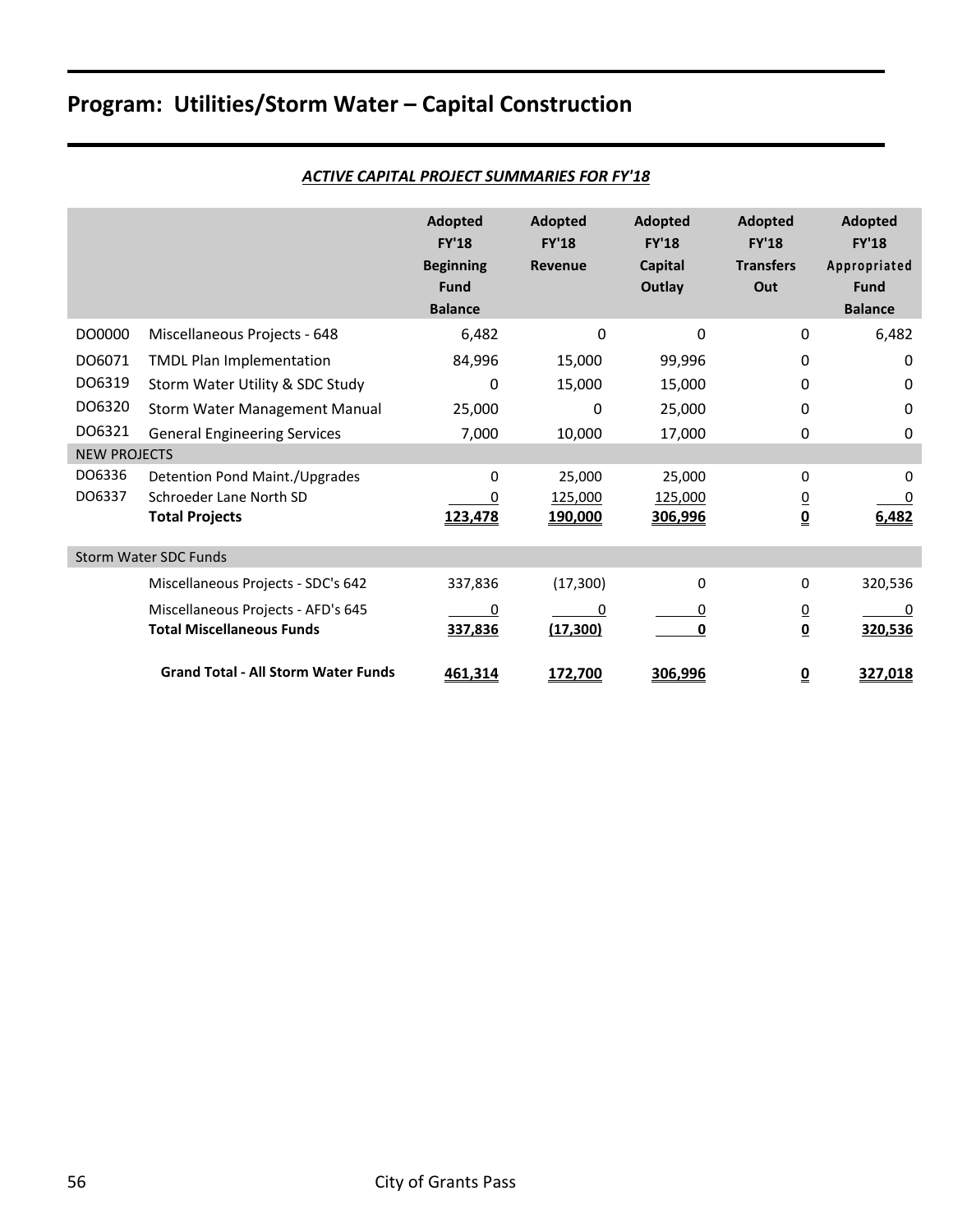|                                                   | <b>Financial Summary</b>     |                              |                              |                               |                               |                                      |  |  |  |  |  |  |  |
|---------------------------------------------------|------------------------------|------------------------------|------------------------------|-------------------------------|-------------------------------|--------------------------------------|--|--|--|--|--|--|--|
|                                                   | <b>ACTUAL</b><br>FY'15<br>\$ | <b>ACTUAL</b><br>FY'16<br>\$ | <b>BUDGET</b><br>FY'17<br>\$ | <b>REVISED</b><br>FY'17<br>\$ | <b>ADOPTED</b><br>FY'18<br>\$ | <b>PROJECTED</b><br>FY'19<br>$\zeta$ |  |  |  |  |  |  |  |
|                                                   |                              |                              |                              |                               |                               |                                      |  |  |  |  |  |  |  |
| <b>Beginning Fund Balance</b><br><b>Resources</b> | 443,216                      | 311,392                      | 200,058                      | 200,058                       | 461,314                       | 327,018                              |  |  |  |  |  |  |  |
| Development charges                               | 79,075                       | 123,674                      | 25,000                       | 25,000                        | 107,200                       | 107,200                              |  |  |  |  |  |  |  |
| Investment Interest                               | 2,091                        | 2,750                        | 500                          | 500                           | 500                           | 500                                  |  |  |  |  |  |  |  |
| SDC/AFD Loans                                     | 2,466                        | 2,333                        | 0                            | $\Omega$                      | $\Omega$                      | 0                                    |  |  |  |  |  |  |  |
| General fund                                      | 15,000                       | 11,404                       | 35,000                       | 35,000                        | 50,000                        | $\Omega$                             |  |  |  |  |  |  |  |
| <b>Transportation Projects</b>                    | 15,000                       | 105,000                      | 45,000                       | 45,000                        | 15,000                        | 15,000                               |  |  |  |  |  |  |  |
| <b>Total Current Revenues</b>                     | 113,632                      | 245,161                      | 105,500                      | 105,500                       | 172,700                       | 122,700                              |  |  |  |  |  |  |  |
| <b>Total Resources</b>                            | 556,848                      | 556,553                      | 305,558                      | 305,558                       | 634,014                       | 449,718                              |  |  |  |  |  |  |  |
| <b>Requirements</b>                               |                              |                              |                              |                               |                               |                                      |  |  |  |  |  |  |  |
| Capital Outlay                                    | 133,456                      | 201,484                      | 199,268                      | 199,268                       | 306,996                       | 65,000                               |  |  |  |  |  |  |  |
| <b>Transfers Out</b>                              | 112,000                      | 0                            | $\boldsymbol{0}$             | 0                             | 0                             | $\mathbf 0$                          |  |  |  |  |  |  |  |
| <b>Subtotal Expenditures</b>                      | 245,456                      | 201,484                      | 199,268                      | 199,268                       | 306,996                       | 65,000                               |  |  |  |  |  |  |  |
| Appropriated Fund Balance                         | 311,392                      | 355,069                      | 106,290                      | 106,290                       | 327,018                       | 384,718                              |  |  |  |  |  |  |  |
| <b>Total Requirements</b>                         | 556,848                      | 556,553                      | 305,558                      | 305,558                       | 634,014                       | 449,718                              |  |  |  |  |  |  |  |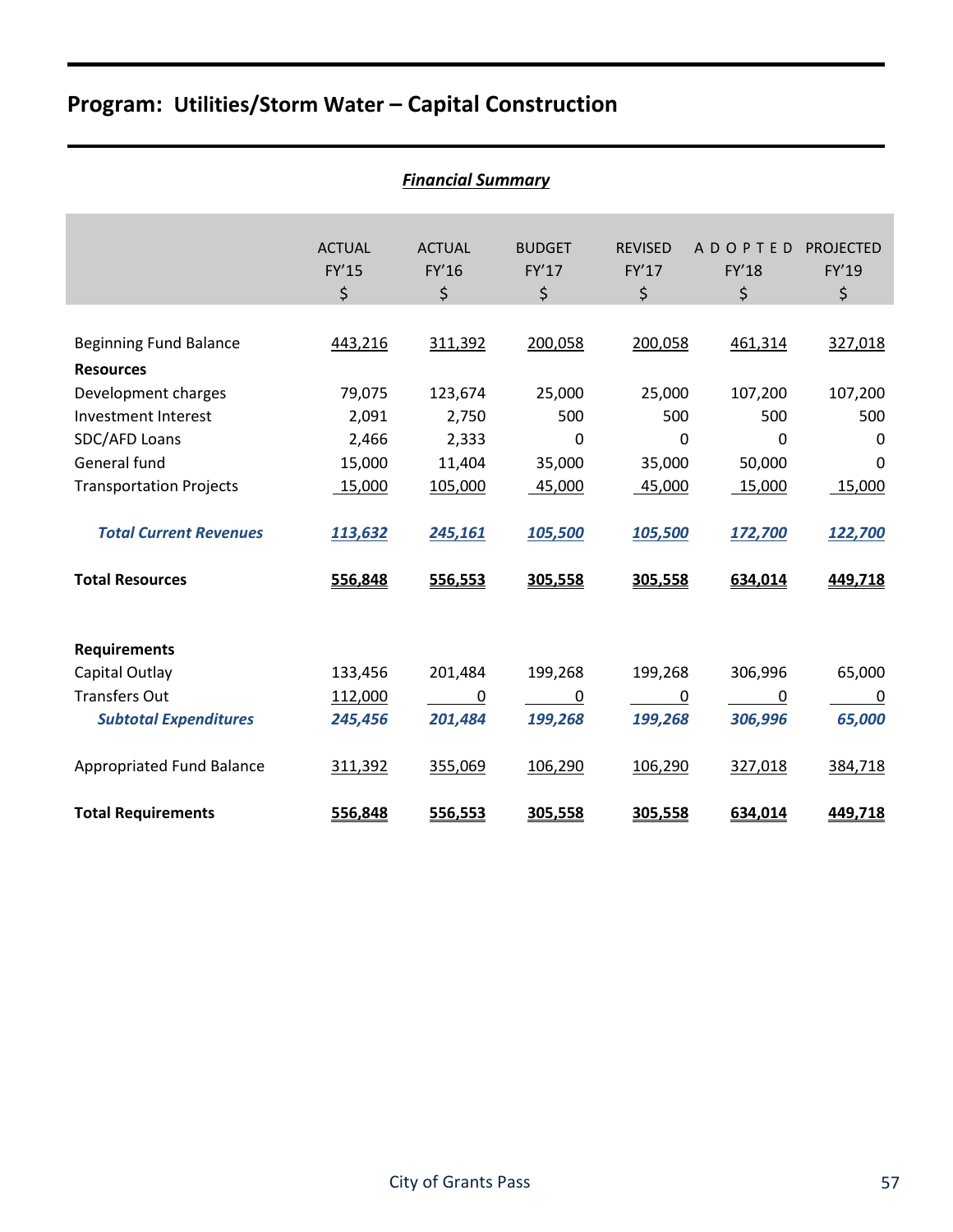#### **Project DO0000 Fund 648 General Storm Water & Open Space Projects**

#### **Project Description**

This project accounts for small miscellaneous projects, closed projects and projects that are in the process of starting up. Fund balances and miscellaneous expenditures that are not attributable to a specific project are accounted for in this project. Resources are distributed from this project to other active projects.

#### **Need for Project**

This project allows for tracking of fund balances and miscellaneous expenditures.

#### **Council Strategic Goal**

Maintain, Operate and Expand our Infrastructure to Meet Community Needs Objective 5: Ensure storm water infrastructure needs are met.

**Estimated Total Project Cost:** No true cost is associated with this project.

#### **Resources**

|                                                       | <b>Actual</b><br><b>Through</b><br><b>FY'16</b> | <b>FY'17</b><br>Adopted | <b>FY'17</b><br><b>Estimated</b> | <b>FY'18</b><br><b>Adopted</b> | <b>Through</b><br><b>FY'18</b> | <b>FY'19</b><br><b>Projected</b> | <b>Future</b> | <b>Total</b><br><b>Project</b> |
|-------------------------------------------------------|-------------------------------------------------|-------------------------|----------------------------------|--------------------------------|--------------------------------|----------------------------------|---------------|--------------------------------|
| <b>Investment Interest</b>                            | 92,297                                          |                         |                                  |                                | 92,297                         |                                  |               | 92,297                         |
| <b>AFD</b>                                            | 12,858                                          |                         |                                  |                                | 12,858                         |                                  |               | 12,858                         |
| <b>General Fund -</b><br>Policy & Legislation         | 46                                              |                         |                                  |                                | 46                             |                                  |               | 46                             |
| <b>Storm Water &amp;</b><br><b>Open Space Capital</b> |                                                 | (30,000)                | (40,000)                         |                                | (40,000)                       |                                  |               | (40,000)                       |
| Transportation<br><b>Capital</b>                      | 1,205                                           |                         |                                  |                                | 1,205                          |                                  |               | 1,205                          |
| <b>Total Resources</b>                                |                                                 |                         |                                  |                                | 66,406                         |                                  |               | 66,406                         |

| <b>Expenditures</b>              | (76)   |       |       | (76)   |       |       | (76)   |
|----------------------------------|--------|-------|-------|--------|-------|-------|--------|
| <b>Transfers to Projects</b>     | 60,000 |       |       | 60,000 |       |       | 60,000 |
| <b>Ending Balance</b><br>by Year | 46,482 | 6,482 | 6,482 | 6,482  | 6,482 | 6,482 | 6,482  |
| <b>Total Requirements</b>        |        |       |       | 66,406 |       |       | 66,406 |

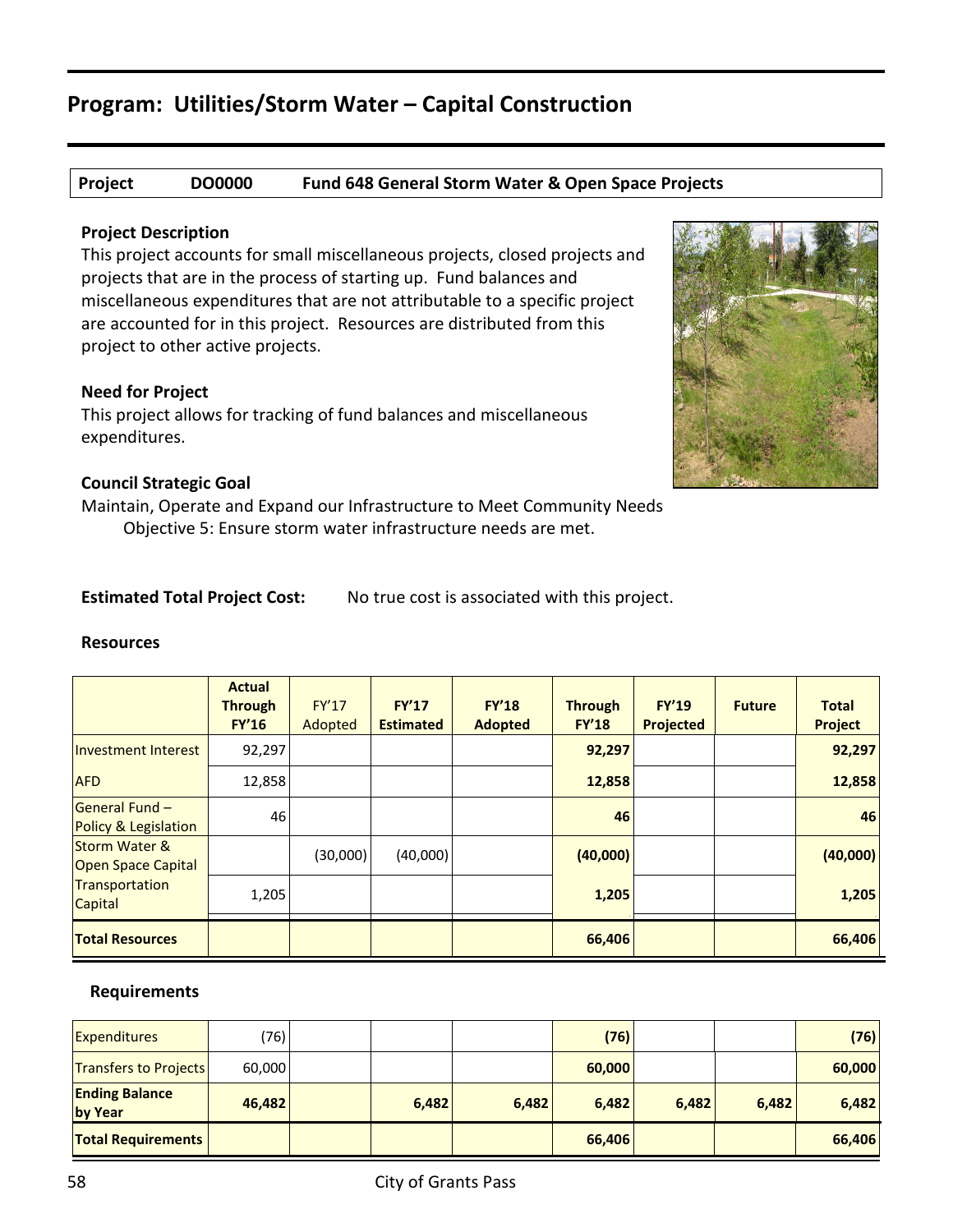#### **Project DO6071 TMDL Plan Implementation**

#### **Project Description**

This project will continue implementation of the new storm water TMDL requirements.

#### **Need for Project**

The City must meet new storm water TMDL requirements set by DEQ. The 5 year TMDL Implementation Plan was approved by DEQ. The plan includes items such as public education, shading of streams and planting of trees. Future funding for the implementation plan will come from the as yet un-adopted Storm Water Utility.

#### **Council Strategic Goal**

Maintain, Operate and Expand our Infrastructure to Meet Community Needs Objective 5: Ensure storm water infrastructure needs are met.

#### **Future and Ongoing Costs**

Plan implementation.

| <b>Estimated Total Project Cost:</b> |  | \$30,000 yearly as available (Project cost revised from \$45,000) |
|--------------------------------------|--|-------------------------------------------------------------------|
|--------------------------------------|--|-------------------------------------------------------------------|

#### **Resources**

|                                                   | <b>Actual</b><br><b>Through</b><br><b>FY'16</b> | <b>FY'17</b><br>Adopted | FY'17<br><b>Estimated</b> | <b>FY'18</b><br><b>Adopted</b> | <b>Through</b><br><b>FY'18</b> | <b>FY'19</b><br><b>Projected</b> | <b>Future</b> | <b>Total</b><br><b>Project</b> |
|---------------------------------------------------|-------------------------------------------------|-------------------------|---------------------------|--------------------------------|--------------------------------|----------------------------------|---------------|--------------------------------|
| <b>Storm Water &amp;</b><br><b>Open Space SDC</b> |                                                 |                         |                           |                                | $\mathbf 0$                    |                                  |               | $\mathbf{0}$                   |
| General Fund -<br>Policy & Legislation            | 120,000                                         |                         |                           |                                | 120,000                        |                                  | 45,000        | 165,000                        |
| <b>Gas Tax</b>                                    | 60,000                                          | 15,000                  | 15,000                    | 15,000                         | 90,000                         | 15,000                           | 45,000        | 150,000                        |
| <b>Total Resources</b>                            |                                                 |                         |                           |                                | 210,000                        |                                  |               | 315,000                        |

| <b>Expenditures</b>              | 80,004 | 64,268 | 30,000 | 99,996 | 210,000 | 15,000       | 90,000 | 315,000  |
|----------------------------------|--------|--------|--------|--------|---------|--------------|--------|----------|
| Transfers/<br>Contingency        |        |        |        |        |         |              |        | $\bf{0}$ |
| <b>Ending Balance</b><br>by Year | 99,996 |        | 84,996 |        |         | $\mathbf{0}$ | 0      | $\bf{0}$ |
| <b>Total Requirements</b>        |        |        |        |        | 210,000 |              |        | 315,000  |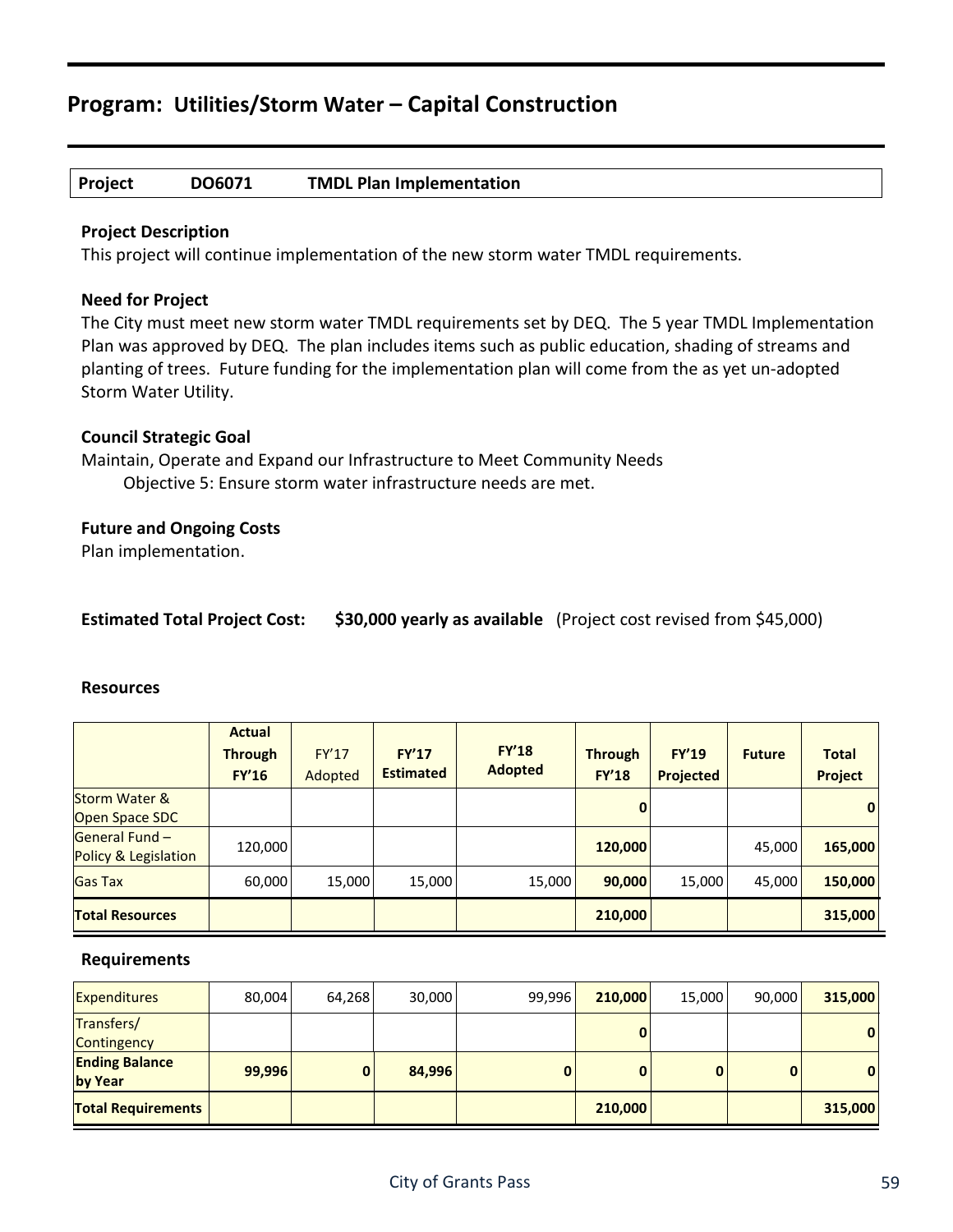#### **Project DO6319 Storm Water Utility & SDC Study**

#### **Project Description**

This project will evaluate and recommend appropriate storm water utility rates and storm water System Development Charges after the Storm Water Master Plan is adopted.

#### **Need for Project**

There is no storm water utility. Currently, non-street related storm water issues are funded by the general fund. After adoption of the Storm Water Master Plan, appropriate methodology will be used to help ensure new system users pay an appropriate share of the costs.

#### **Council Strategic Goal**

Maintain, Operate and Expand our Infrastructure to Meet Community Needs Objective 5: Ensure storm water infrastructure needs are met.

#### **Future and Ongoing Costs**

Not applicable.

**Estimated Total Project Cost: \$65,000** revised from \$35,000 after receipt of proposals

#### **Resources**

|                                                           | <b>Actual</b><br><b>Through</b><br><b>FY'16</b> | <b>FY'17</b><br>Adopted | FY'17<br><b>Estimated</b> | <b>FY'18</b><br><b>Adopted</b> | <b>Through</b><br><b>FY'18</b> | <b>FY'19</b><br>Projected | <b>Future</b> | <b>Total</b><br>Project |
|-----------------------------------------------------------|-------------------------------------------------|-------------------------|---------------------------|--------------------------------|--------------------------------|---------------------------|---------------|-------------------------|
| <b>Storm Water &amp;</b><br>Open Space<br><b>Projects</b> |                                                 |                         | 10,000                    |                                | 10,000                         |                           |               | 10,000                  |
| General Fund -<br>Policy & Legislation                    |                                                 | 35,000                  | 35,000                    | 15,000                         | 50,000                         |                           |               | 50,000                  |
| <b>Total Resources</b>                                    |                                                 |                         |                           |                                | 60,000                         |                           |               | 60,000                  |

| <b>Expenditures</b>              |   | 35,000 | 45,000 | 15,000 | 60,000 |   | 60,000       |
|----------------------------------|---|--------|--------|--------|--------|---|--------------|
| Transfers/<br>Contingency        |   |        |        |        | 0      |   | $\mathbf{0}$ |
| <b>Ending Balance</b><br>by Year | 0 |        | 0      |        | 0      | 0 | $\mathbf{0}$ |
| <b>Total Requirements</b>        |   |        |        |        | 60,000 |   | 60,000       |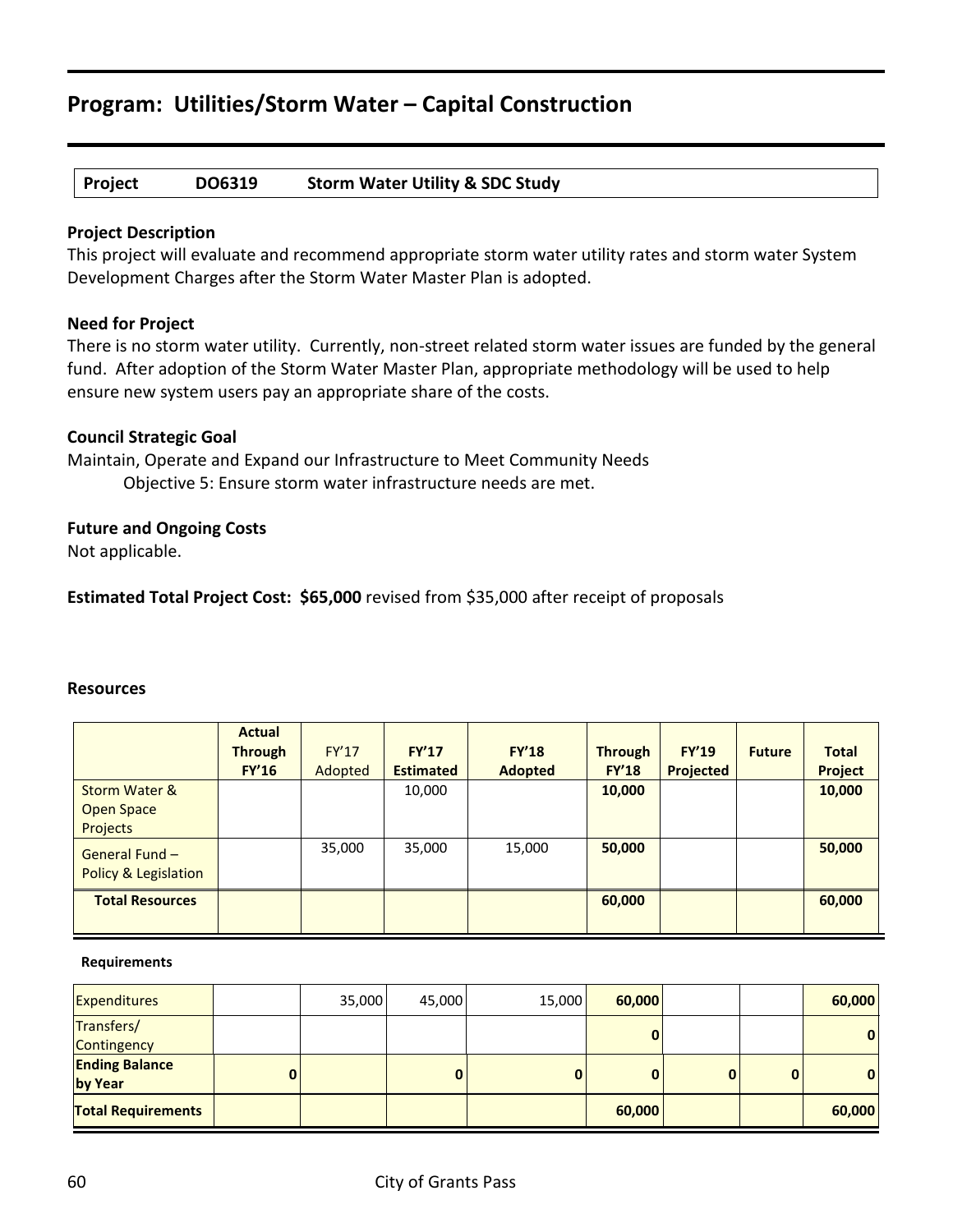#### **Project DO6320 Storm Water Management Manual**

#### **Project Description**

The Storm Water Management Manual is a technical document outlining storm water management requirements for development and redevelopment projects within the City on both private and public property.

#### **Need for Project**

This manual will outline requirements and policies regarding storm water infiltration, discharge, flow control and pollution reduction. In addition, the manual will provide design guidelines and specifications for storm water management facilities to meet the City's requirements/policies. The manual will provide operations and maintenance requirements for all projects.

#### **Council Strategic Goal:**

Maintain, Operate and Expand our Infrastructure to Meet Community Needs Objective 5: Ensure storm water infrastructure needs are met.

#### **Future and Ongoing Costs**

Not applicable.

#### **Estimated Total Project Cost: \$50,000**

#### **Resources**

|                                                        | <b>Actual</b><br><b>Through</b><br><b>FY'16</b> | <b>FY'17</b><br>Adopted | <b>FY'17</b><br><b>Estimated</b> | <b>FY'18</b><br><b>Adopted</b> | <b>Through</b><br><b>FY'18</b> | <b>FY'19</b><br><b>Projected</b> | <b>Future</b> | <b>Total</b><br><b>Project</b> |
|--------------------------------------------------------|-------------------------------------------------|-------------------------|----------------------------------|--------------------------------|--------------------------------|----------------------------------|---------------|--------------------------------|
| <b>Storm Water &amp; Open</b><br><b>Space Projects</b> |                                                 | 20,000                  | 20,000                           |                                | 20,000                         |                                  |               | 20,000                         |
| <b>General Fund -</b><br>Policy & Legislation          |                                                 |                         |                                  |                                | $\mathbf{0}$                   |                                  |               | $\mathbf{0}$                   |
| <b>TR Capital Project</b><br>Fund                      |                                                 | 30,000                  | 30,000                           |                                | 30,000                         |                                  |               | 30,000                         |
| <b>Total Resources</b>                                 |                                                 |                         |                                  |                                | 50,000                         |                                  |               | 50,000                         |

| Expenditures                     | 50,000 | 25,000 | 25,000 | 50,000 |              | 50,000 |
|----------------------------------|--------|--------|--------|--------|--------------|--------|
| Transfers/<br>Contingency        |        |        |        | 0      |              | 0      |
| <b>Ending Balance</b><br>by Year |        | 25,000 | 0      | 0      | $\mathbf{0}$ | 0      |
| <b>Total Requirements</b>        |        |        |        | 50,000 |              | 50,000 |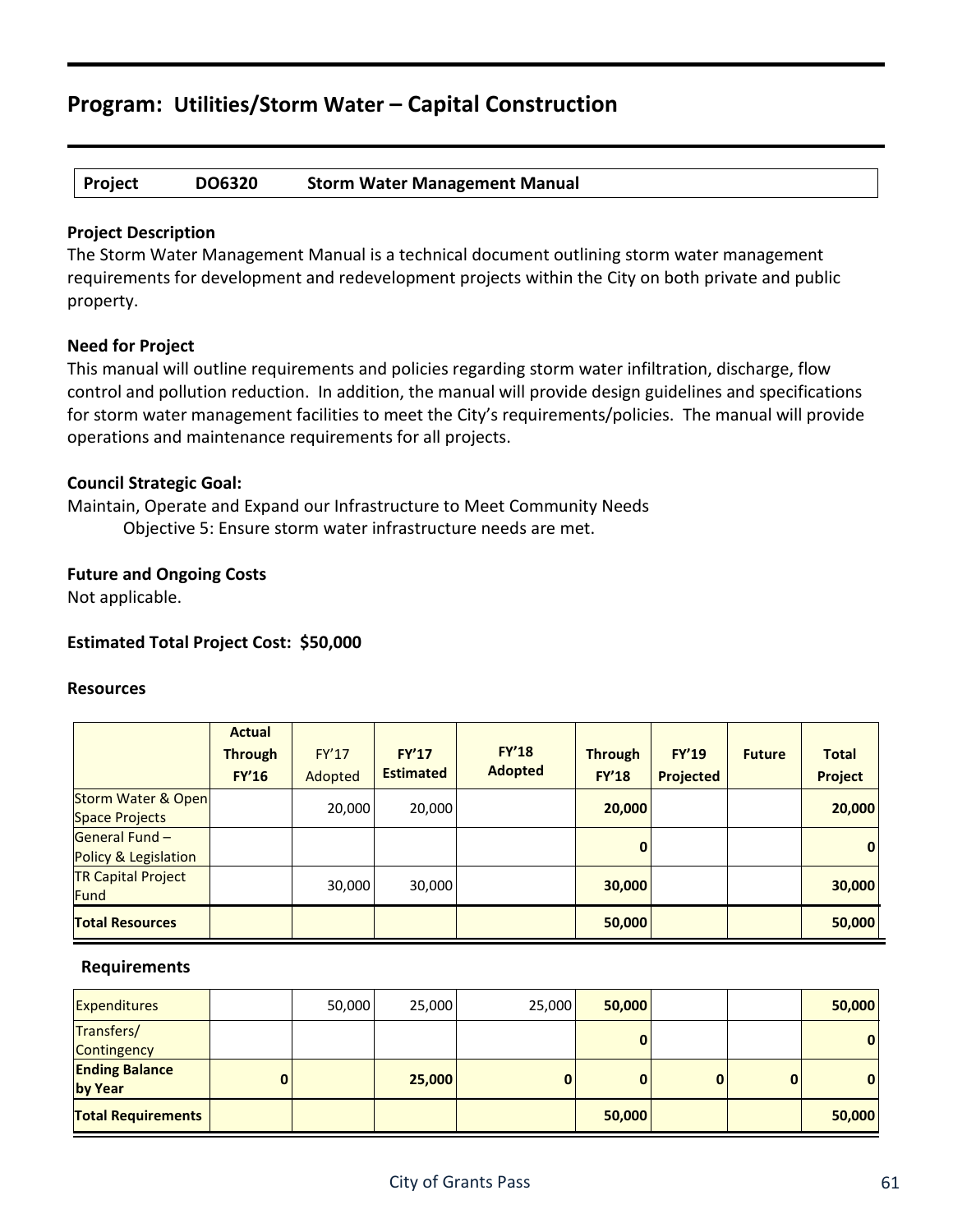#### **Project DO6321 General Engineering Services**

#### **Project Description**

This project will fund a variety of small engineering assignments on the City's storm water facilities.

#### **Need for Project**

Given the nature of these individual assignments, it is desired for our master services consultant to provide general engineering support and guidance for the overall storm water program.

#### **Council Strategic Goal**

Maintain, Operate and Expand our Infrastructure to Meet Community Needs Objective 5: Ensure storm water infrastructure needs are met.

#### **Future and Ongoing Costs**

General support for the storm water system.

#### **Estimated Total Project Cost: \$10,000 per year as funds are available**

#### **Resources**

|                                                         | <b>Actual</b><br><b>Through</b><br><b>FY'16</b> | FY'17<br>Adopted | <b>FY'17</b><br><b>Estimated</b> | <b>FY'18</b><br><b>Adopted</b> | <b>Through</b><br><b>FY'18</b> | FY'19<br><b>Projected</b> | <b>Future</b> | <b>Total</b><br><b>Project</b> |
|---------------------------------------------------------|-------------------------------------------------|------------------|----------------------------------|--------------------------------|--------------------------------|---------------------------|---------------|--------------------------------|
| <b>Storm Water &amp; Open</b><br>Space SDC              |                                                 |                  |                                  |                                | 0                              |                           |               | $\overline{0}$                 |
| General Fund - Policy<br>& Legislation                  |                                                 |                  |                                  | 10,000                         | 10,000                         |                           |               | 10,000                         |
| <b>Storm Water &amp; Open</b><br>Space Capital Projects |                                                 | 10,000           | 10,000                           |                                | 10,000                         |                           |               | 10,000                         |
| <b>Total Resources</b>                                  |                                                 |                  |                                  |                                | 20,000                         |                           |               | 20,000                         |

| <b>Expenditures</b>              |   | 10,000 | 3,000 | 17,000 | 20,000 |          | 20,000       |
|----------------------------------|---|--------|-------|--------|--------|----------|--------------|
| Transfers/<br>Contingency        |   |        |       |        |        |          | $\mathbf{0}$ |
| <b>Ending Balance</b><br>by Year | 0 |        | 7,000 | 0      | 0      | $\bf{0}$ | $\mathbf{0}$ |
| <b>Total Requirements</b>        |   |        |       |        | 20,000 |          | 20,000       |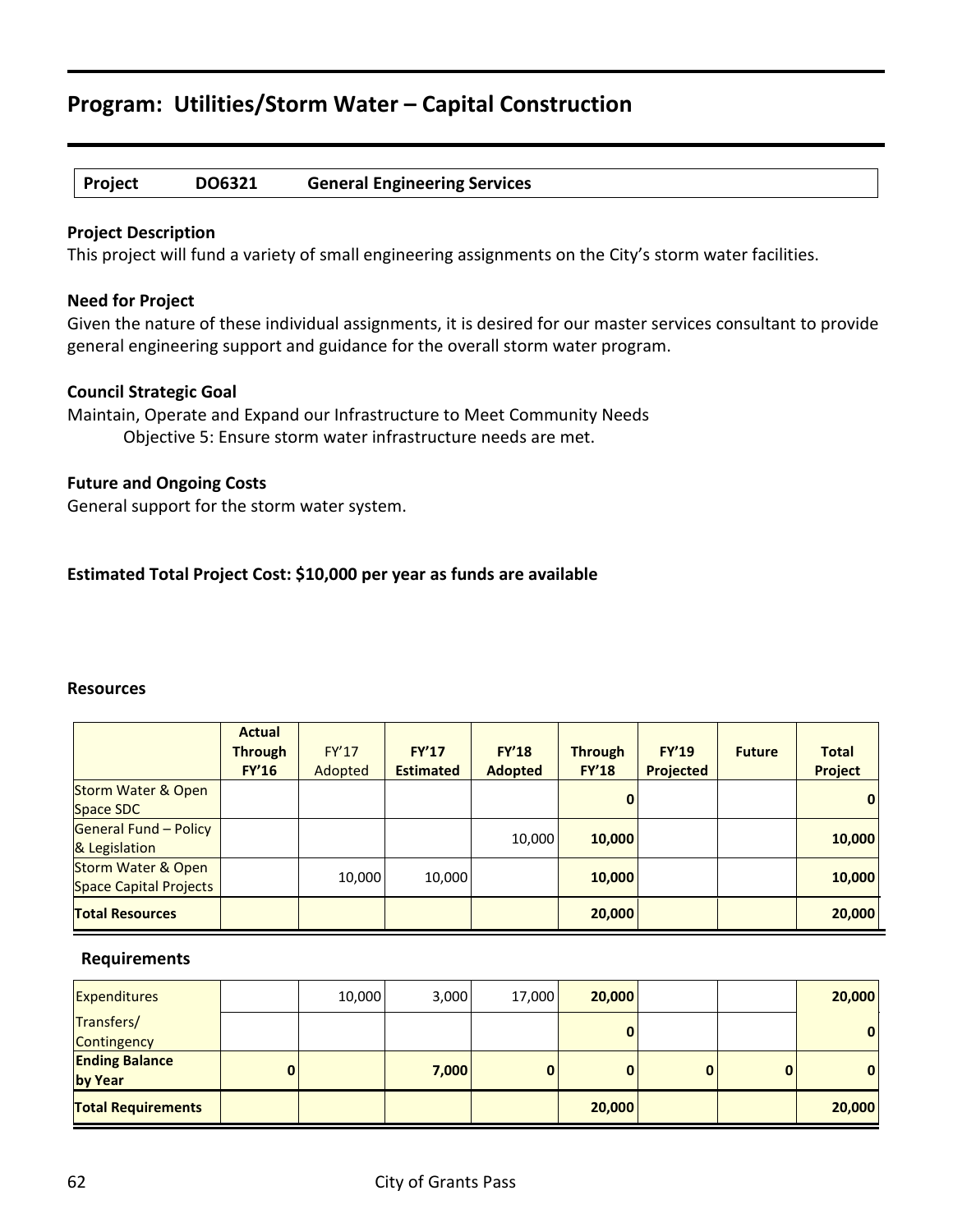**Project DO6336 Detention Pond Maintenance/Upgrades**

#### **Project Description**

This project would identify and account for larger maintenance within existing detention ponds and wetland areas. The maintenance items might include silt, large debris and dead vegetation removal and replanting of appropriate vegetation.

#### **Need for Project**

Detention ponds and wetland areas require periodic maintenance and upgrades to ensure they function properly. Some of the areas will require permits to perform the correct maintenance activities. This project will provide the funding for permits and maintenance/upgrades.

#### **Council Strategic Goal**

Maintain, Operate and Expand our Infrastructure to Meet Community Needs Objective 5: Ensure storm water infrastructure needs are met.

#### **Future and Ongoing Costs**

Routine and periodic maintenance.

#### **Estimated Total Project Cost: \$10,000 per year as funds are available**

#### **Resources**

|                                               | <b>Actual</b><br><b>Through</b><br><b>FY'16</b> | <b>FY'17</b><br>Adopted | <b>FY'17</b><br><b>Estimated</b> | <b>FY'18</b><br><b>Adopted</b> | <b>Through</b><br><b>FY'18</b> | <b>FY'19</b><br>Projected | <b>Future</b> | <b>Total</b><br><b>Project</b> |
|-----------------------------------------------|-------------------------------------------------|-------------------------|----------------------------------|--------------------------------|--------------------------------|---------------------------|---------------|--------------------------------|
| <b>Gas Tax</b>                                |                                                 |                         |                                  |                                | 0                              |                           |               | $\bf{0}$                       |
| <b>General Fund - Policy</b><br>& Legislation |                                                 |                         |                                  | 25,000                         | 25,000                         |                           |               | 25,000                         |
|                                               |                                                 |                         |                                  |                                | $\mathbf{0}$                   |                           |               | 0                              |
| <b>Total Resources</b>                        |                                                 |                         |                                  |                                | 25,000                         |                           |               | 25,000                         |

| <b>Expenditures</b>              |   |          | 25,000   | 25,000 |   |          | 25,000       |
|----------------------------------|---|----------|----------|--------|---|----------|--------------|
| Transfers/<br>Contingency        |   |          |          | O      |   |          | $\mathbf{0}$ |
| <b>Ending Balance</b><br>by Year | 0 | $\bf{0}$ | $\bf{0}$ | 0      | 0 | $\bf{0}$ | $\mathbf{0}$ |
| <b>Total Requirements</b>        |   |          |          | 25,000 |   |          | 25,000       |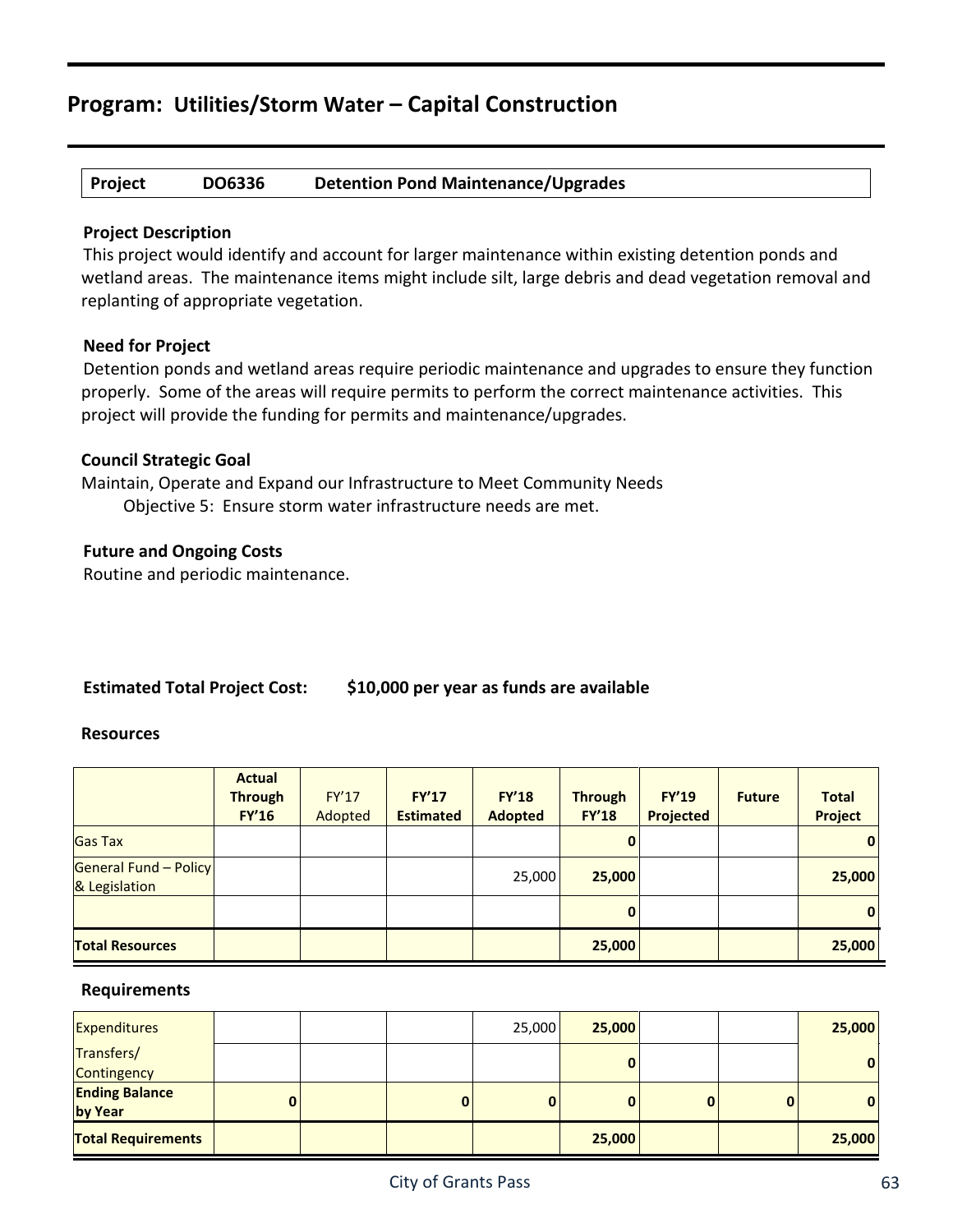| <b>Schroeder Lane North SD</b><br>DO6337<br><b>Project</b> |  |
|------------------------------------------------------------|--|
|------------------------------------------------------------|--|

#### **Project Description**

Extend storm drain line from Schroeder Lane and Leonard Road north.

#### **Need for Project**

Currently the storm drain line ends with an invert elevation approximately 6 ½ feet below surface grade. This project will extend the storm drain line to a daylight exit and improve drainage from the south.

#### **Council Strategic Goal**

Maintain, Operate and Expand our Infrastructure to Meet Community Needs Objective 5: Ensure storm water infrastructure needs are met.

#### **Future and Ongoing Costs**

Preliminary design will determine routing and correct sizing of new pipe. Project cost estimate will be updated accordingly.

**Estimated Total Project Cost: \$ 1,000,000**

#### **Resources**

|                                                                          | <b>Actual</b><br><b>Through</b><br><b>FY'16</b> | <b>FY'17</b><br>Adopted | <b>FY'17</b><br><b>Estimated</b> | <b>FY'18</b><br><b>Adopted</b> | <b>Through</b><br><b>FY'18</b>               | <b>FY'19</b><br><b>Projected</b> | <b>Future</b> | <b>Total</b><br><b>Project</b>       |
|--------------------------------------------------------------------------|-------------------------------------------------|-------------------------|----------------------------------|--------------------------------|----------------------------------------------|----------------------------------|---------------|--------------------------------------|
| Sand Creek SDC                                                           |                                                 |                         |                                  | 125,000                        | 125,000                                      | 50,000                           | 825,000       | 1,000,000                            |
| <b>Storm Water Fund</b><br><b>General Fund -</b><br>Policy & Legislation |                                                 |                         |                                  |                                | $\mathbf{0}$<br>$\mathbf{0}$<br>$\mathbf{0}$ |                                  |               | $\overline{0}$<br>$\mathbf{0}$<br> 0 |
| <b>Total Resources</b>                                                   |                                                 |                         |                                  |                                | 125,000                                      |                                  |               | 1,000,000                            |

| <b>Expenditures</b>              |   |  | 125,000 | 125,000 | 50,000 |   | 825,000 1,000,000 |
|----------------------------------|---|--|---------|---------|--------|---|-------------------|
| <b>Transfers</b>                 |   |  |         |         |        |   | $\mathbf{0}$      |
| <b>Ending Balance</b><br>by Year | 0 |  | 0       |         | 0      | O | $\mathbf{0}$      |
| <b>Total Requirements</b>        |   |  |         | 125,000 |        |   | 1,000,000         |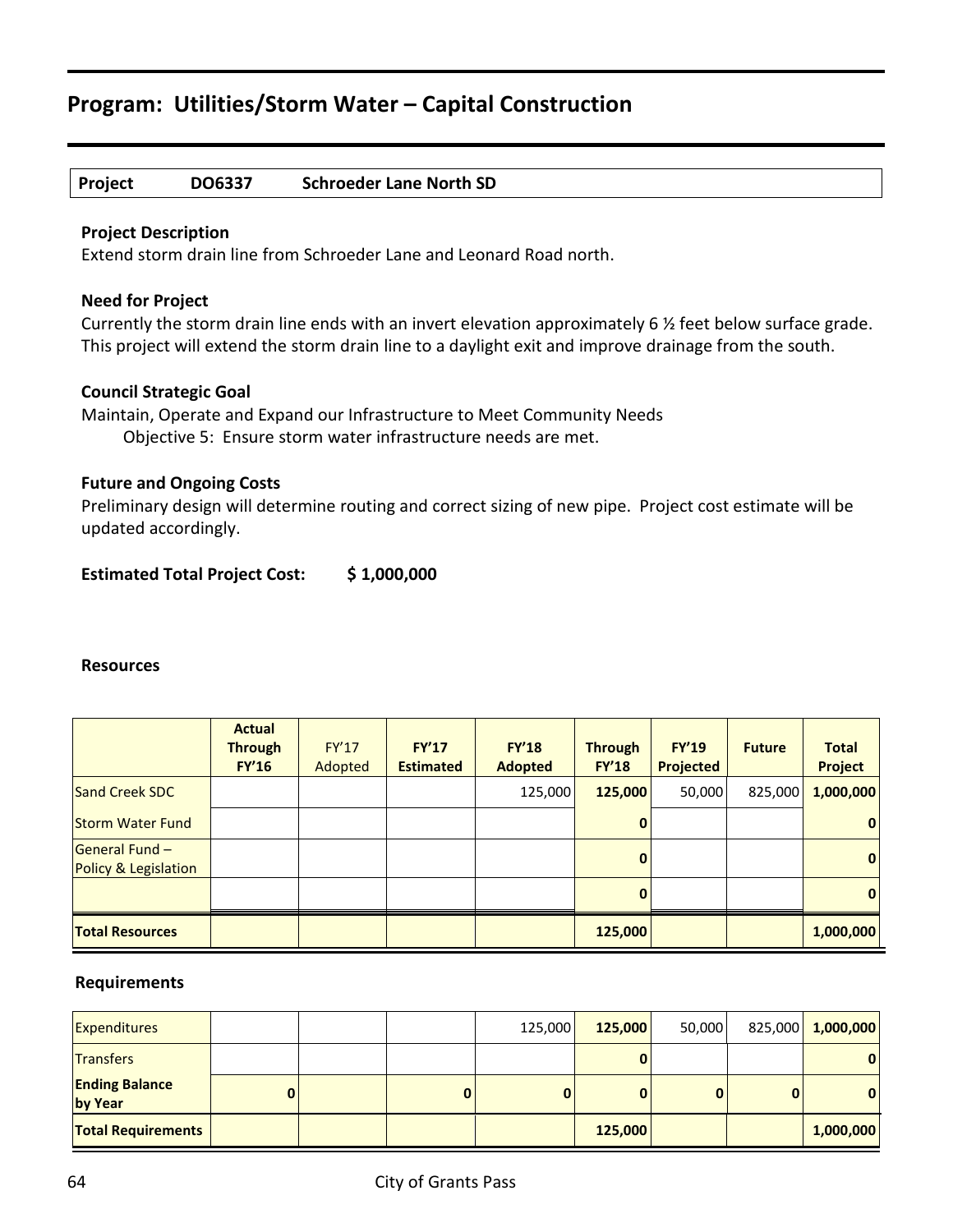**Project DO6169 Storm Water Master Plan Update**

#### **Project Description**

This project will update the 2007 draft master plan for adoption. The flow model, capital improvement plan (CIP) and financing alternatives will also be updated.

#### **Need for Project**

The 2007 draft master plan was never adopted. This project will update the draft plan to reflect the new Urban Growth Boundary. With the revised CIP, financing alternatives can be developed and evaluated.

#### **Council Strategic Goal**

Maintain, Operate and Expand our Infrastructure to Meet Community Needs Objective 5: Ensure storm water infrastructure needs are met.

#### **Future and Ongoing Costs**

Plan adopted in 2016. Financing alternatives to be evaluated.

| <b>Estimated Total Project Cost:</b> |  |  |  |
|--------------------------------------|--|--|--|
|--------------------------------------|--|--|--|

\$435,000 (Revised from \$345,000 due to an additional 2 months of flow monitoring)

#### **Resources**

|                                            | <b>Actual</b><br><b>Through</b><br><b>FY'16</b> | <b>FY'17</b><br>Adopted | <b>FY'17</b><br><b>Estimated</b> | <b>FY'18</b><br><b>Adopted</b> | <b>Through</b><br><b>FY'18</b> | <b>FY'19</b><br>Projected | <b>Future</b> | <b>Total</b><br><b>Project</b> |
|--------------------------------------------|-------------------------------------------------|-------------------------|----------------------------------|--------------------------------|--------------------------------|---------------------------|---------------|--------------------------------|
| <b>Storm Water &amp; Open</b><br>Space SDC | 395,000                                         | 40,000                  | 30,000                           |                                | 425,000                        |                           |               | 425,000                        |
| General Fund - Policy<br>& Legislation     |                                                 |                         |                                  |                                | $\mathbf{0}$                   |                           |               | 0                              |
|                                            |                                                 |                         |                                  |                                | $\mathbf{0}$                   |                           |               | 0                              |
| <b>Total Resources</b>                     |                                                 |                         |                                  |                                | 425,000                        |                           |               | 425,000                        |

| <b>Expenditures</b>              | 391,580 | 40,000 | 33,420 |   | 425,000      |          |   | 425,000 |
|----------------------------------|---------|--------|--------|---|--------------|----------|---|---------|
| Transfers/<br>Contingency        |         |        |        |   | $\mathbf{0}$ |          |   | 0       |
| <b>Ending Balance</b><br>by Year | 3,420   |        | 0      | 0 | 0            | $\bf{0}$ | 0 | 0       |
| <b>Total Requirements</b>        |         |        |        |   | 425,000      |          |   | 425,000 |